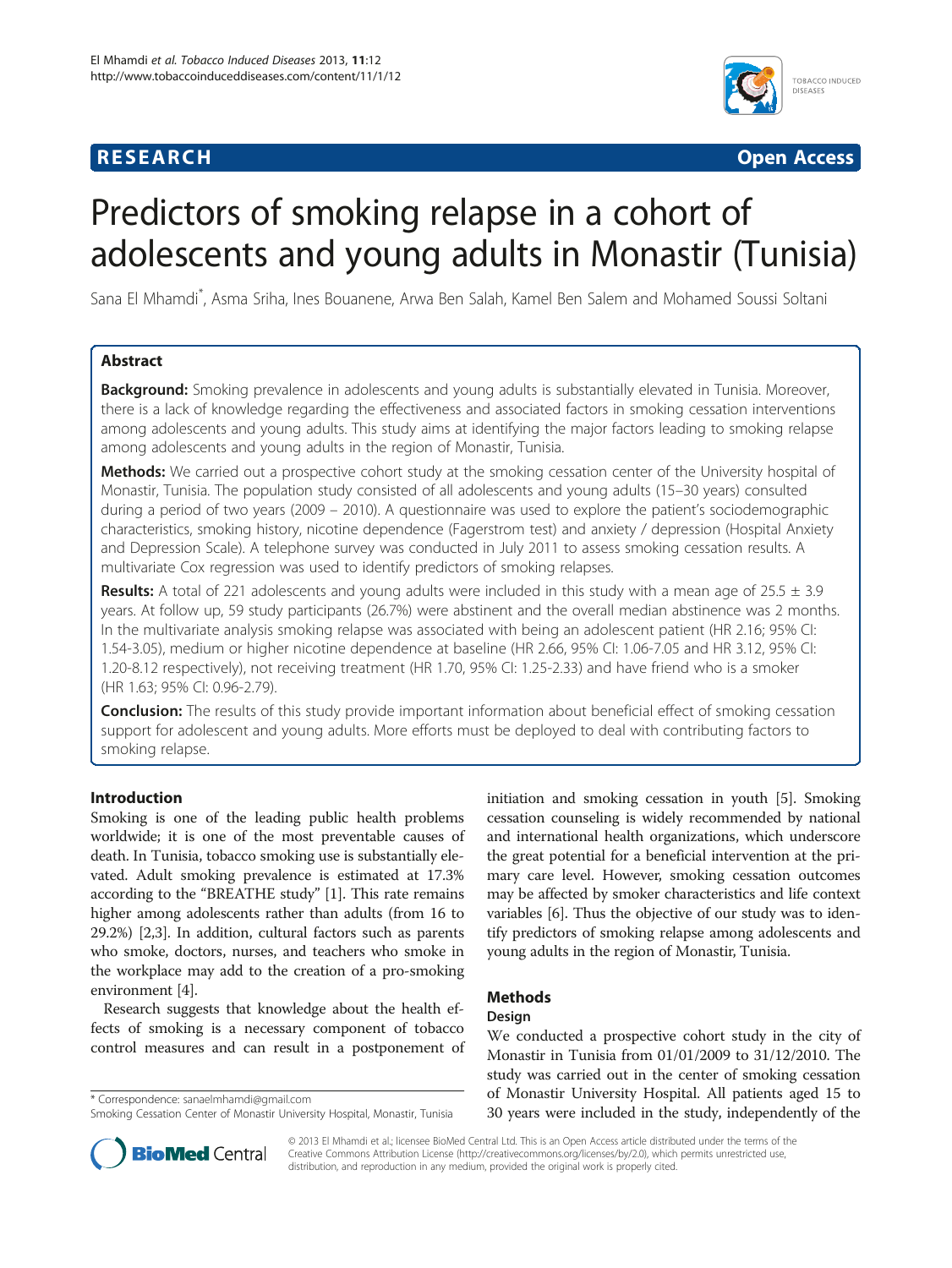number of cigarettes smoked per day, number of packyears or number of previous attempts to quit. All patients were informed and accepted that their data will be used for scientific research. We obtained the approval of the ethical committee of the University Hospital of Monastir (Tunisia).

#### Intervention

All smokers received a standardized program for smoking cessation including behavioral counseling and pharmacological treatment. The behavioral counseling consisted of a 45-minute session dealing with aspects of smokingrelated morbidity and mortality, key issues of nicotine addiction and the development of a specific action plan for stoppingsmoking. Pharmacotherapy consists of Nicotine Replacement Therapy (NRT), Varenicline (VAR) and bupropion (BUP) and was assigned depending on availability (supplied by the public health system, free of charge) and patient comorbidities and smoking dependence. Pharmacological therapy was prescribed for at least 12 weeks. Patients attended follow-up control visits at weeks 2, 4, 8 and 12 after the scheduled quit day and monthly until the sixth month. Abstinence exceeding sixth months was assessed by telephone survey.

The following two definitions were used in the study:

Quit date: starting date of smoking abstinence. This date is chosen by the patient himself

Point date: date of the last assessment of smoking status. In this study the point date was set on September 15, 2011.

At baseline a detailed smoking history and health data, was gathered. The questionnaire included items on: Sociodemographic characters (gender, current age, current activity, age of cigarette initiation, age of regular smoking and motivation behind their smoking habit); Daily number of cigarettes and level of smoking addiction using the French version of the Fagerström test for nicotine dependence (FTND) [[7](#page-4-0)] divided into very low dependence  $(0 - 2)$ , Low / Medium dependence  $(3 - 6)$  and high dependence  $(7 - 10)$ ; Anxiety and depressive behavior using the French version of the Hospital Anxiety and Depression Scale (HAD) [\[8\]](#page-4-0). A HAD score  $\geq$  11 corresponds to anxiety or depressive disorders; Friends that are smokers (the investigators decide to consider at least one friend who is smokers in the patient friend's group; Moderate alcohol consumption (one drink or less per day for women and two drinks or less per day for men during the survey [\[9\]](#page-4-0)); Number of visits to the medical center and use of pharmacological treatment (corresponding to the use of NRT, VAR and BUP).

At follow up the patient's smoking status was determined by phone calls focus on the following topics: the current status of smoking, the date of relapse and the causes associated with it. Moreover, self-reported cigarette consumption and possible adverse effects were notified at all follow-up visits.

#### Statistical analysis

In the descriptive analysis, categorical variables are expressed as proportions and continuous variables as mean (with standard deviation). Univariate (crude) analysis of variables from the entire population was performed using χ2 test and two-sample test for continuous data. Data were expressed as an odds ratio and 95% confidence interval. All tests used a significant level of 0.05. In this longitudinal study participants could make quit attempts at different times during the follow-up, and thus they also may have different lengths of follow-up to observe relapse. In this case we used a multivariate survival analyses (Cox regression) to identify predictors of relapses. This method allows for differential follow-up and efficiently accommodates missing data due to censoring. Models were fitted, including all factors associated with the outcome, in a stepwise procedure by Kaplan-Meier method. Factors were included in the model when  $p \le 0.25$ . To be introduced in the multivariate analysis the cutoff point of variables using a visual analogue scale (motivations of smoking behavior) were defined according to ROC curve.

Data was analyzed by SPSS 17.0.

# Results

#### Characteristics of the study sample

Among the attendees of the smoking cessation center, 221 adolescents and young adults were tracked during a period of 24 months (from January 2009 to December 2010).

The study sample included 210 men (95%) and 11 women (5%). The patient's mean age was 25.5 years (SD 3.9). The mean age of smoking initiation was 15.2 years (SD 3.4). A third of our patients  $(n = 80)$  consumed alcoholic drinks occasionally (once a month). The mean number of daily cigarette use among our patients was 26 (SD 10.4) with a mean FTND about 6.4 (SD 2). Mean scores for anxiety and depression were 8.4 (SD 4.2) and 5 (SD 3.2) respectively. Basic information and demographic characteristics of the participants were reported in Table [1](#page-2-0).

As depicted in Table [2](#page-2-0), several motivations for smoking behavior were assessed using a visual analog scale from 0 to 10. The main motivation for the use of cigarettes was to "deal with stress" with a mean of 7.4(SD 3). Other motivations include automatism with a mean of 7.1 (SD 3.2) and moral support with a mean of 7.3 (SD 3.3).

#### Predictors of smoking relapse

At follow up, 59 patients (26.7%) were abstinent at the study endpoint with a median abstinence delay of 2 months  $(95\% \text{ CI} [1.63 - 2.37])$ . The median delay to smoking relapse was 0.75 months (95% CI  $[0.42 - 1.07]$ ) for adolescents and 2.50 months  $(95\% \text{ CI} [2.14 - 2.86])$  for young adults ( $p < 0.01$ ). Table [3](#page-3-0) presents the association of each studied factor with the delay of a quit attempt.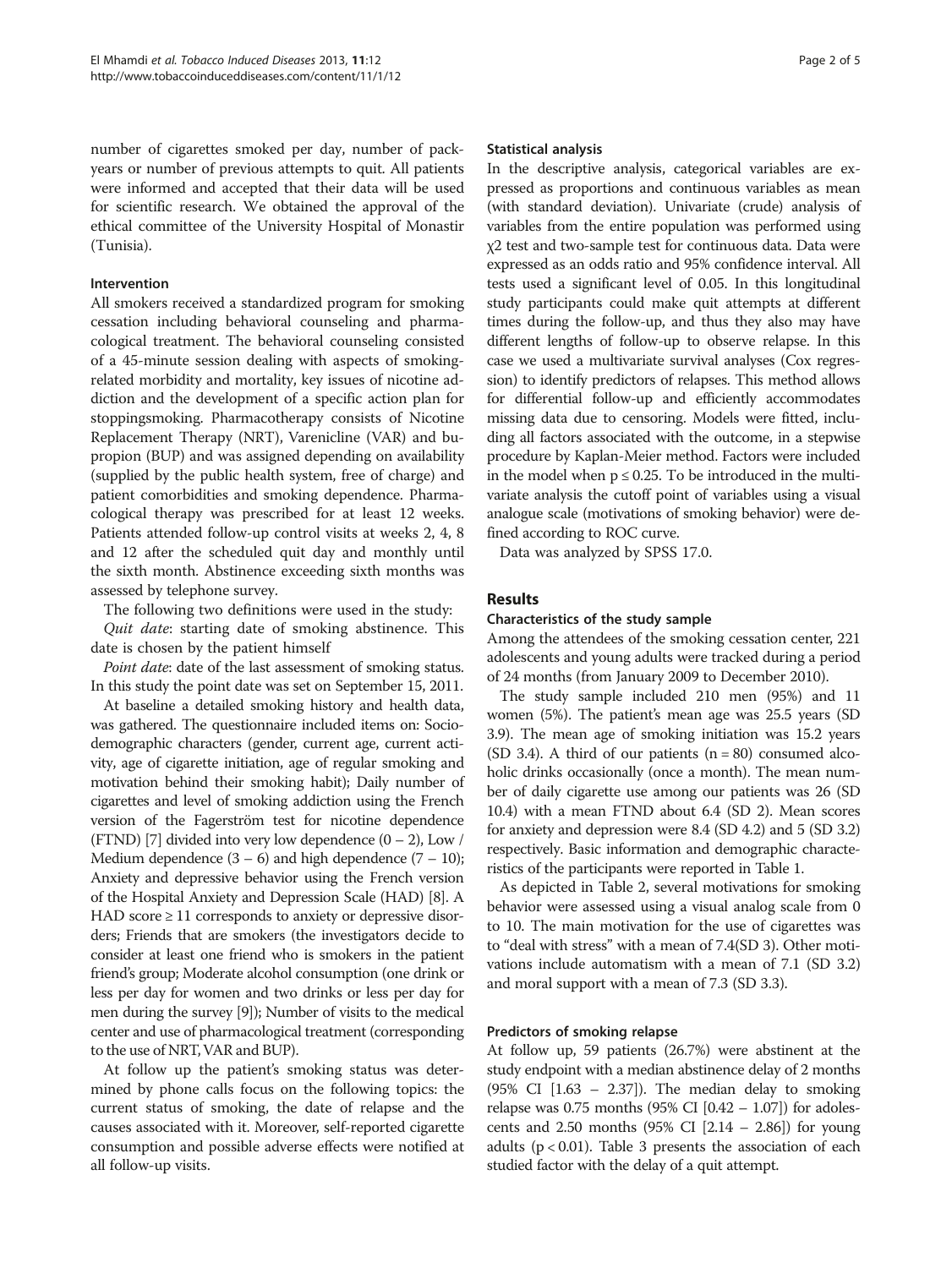sample at baseline (N = 221)

<span id="page-2-0"></span>Table 1 Sociodemographic characteristics of the study

| <b>Factors</b>                                          | Number (%) | Means $\pm$ SD |
|---------------------------------------------------------|------------|----------------|
| Age (years)                                             |            | $25.5 \pm 3.9$ |
| Gender                                                  |            |                |
| Female                                                  | 11(5)      |                |
| Male                                                    | 210 (95)   |                |
| <b>Current activity</b>                                 |            |                |
| Profession/training                                     | 201 (90.9) |                |
| Unemployed                                              | 20(9.1)    |                |
| Age of smoking initiation                               |            | $15.2 \pm 3.4$ |
| Age of regular smoking                                  |            | $18.5 \pm 3.4$ |
| <b>Current alcohol use</b>                              |            |                |
| Yes                                                     | 80 (36.2)  |                |
| No                                                      | 141 (63.8) |                |
| Fagerström score                                        |            | $6.4 \pm 2$    |
| Daily number of cigarettes<br>smoked                    |            | $26 \pm 10.4$  |
| <b>Anxiety score</b>                                    |            | $8.4 \pm 4.2$  |
| <b>Depression score</b>                                 |            | 5 ± 3.2        |
| Have friends that are smokers                           |            |                |
| Yes                                                     | 64 (29)    |                |
| No                                                      | 157 (71)   |                |
| Number of visits to the medical<br>center for treatment |            |                |
| $\langle$ 3                                             | 70 (31.7)  |                |
| 3 visits or more                                        | 151 (68.3) |                |
| Use of pharmacological treatment                        |            |                |
| No                                                      | 7(3.2)     |                |
| Yes                                                     | 214 (96.8) |                |

In the multivariate analysis in Table [4](#page-3-0), smoking relapse

was associated with being an adolescent patient (HR 2.16; 95% C.I: 1.54-3.05), medium or higher nicotine dependence at baseline (HR 2.66, 95% CI: 1.06-7.05 and HR 3.12, 95% CI: 1.20-8.12 respectively), less than three visits to the medical center, having not received

Table 2 Distribution of participants according to the motivation behind their smoking behavior

| Motivation (n)            | Mean (SD) | <b>Minimum</b> | Maximum |
|---------------------------|-----------|----------------|---------|
| Automatic gesture (199)   | 7.1(3.2)  | 2              | 10      |
| Conviviality (192)        | 4.8(3.8)  | 0              | 10      |
| Enjoyment (189)           | 5.4(3.3)  | 0              | 10      |
| Dealing with stress (188) | 7.4(3.0)  | 1              | 10      |
| Concentration (201)       | 6.3(3.4)  | 0              | 10      |
| Moral support (186)       | 7.3(3.3)  | 0              | 10      |
| Fighting obesity (179)    | 2.2(0.7)  | 0              | 7       |

treatment (HR 1.70, 95% CI: 1.25-2.33) and have friend who is a smoker (HR 1.63; 95% CI: 0.96-2.79).

# **Discussion**

In this study we used data from the Smoking Cessation Center of Monastir University Hospital. Among the 310 monitored smokers, 221 answered the phone survey and the prevalence of abstinence at the endpoint was 26.7%. This kind of center validated secondary prevention strategies to help people quit smoking [\[10\]](#page-4-0). This rate is similar to those reported in literature for adolescents and young adults [\[11,12\]](#page-4-0). According to literature, younger adults were more likely to be successful quitters than adolescents [[13\]](#page-4-0). In our study we also identified that adolescence may be related to smoking relapses.

A number of studies have indicated that the likelihood of smoking cessation is greater in smokers who had initiated cigarette smoking after the age of 13, in comparison to those who had begun earlier [[14](#page-4-0)]. In our study, the age of smoking initiation as well as the age of regular smoking was not identified as predictor of smoking relapses. The effects of these two ages were perhaps more important in adulthood rather than adolescence among Tunisian youth.

Other findings from this study suggest that smoking cessation might vary also by the level of nicotine dependence. Highly and moderately dependent smokers were found to be less likely to quit than lower dependent ones. Indeed research has indicated that higher nicotine dependence in adolescents and young adulthood predicts later dependence and smoking relapses [[15](#page-4-0)]. Thus, quitting smoking as an adolescent or young adult may substantially alter the risk for later tobacco dependence.

Research has indicated that decreases in the proportion of friends who smoke were robust predictors of cessation [\[16](#page-4-0)]. The likelihood of quitting among young people is potentially dependent on the extent of smoking among their peers. Behavioral interventions based on peer education with social networks can help smoking cessation efforts [[17\]](#page-4-0).

In our study, having a friend who smoked was not a strongly predictor of smoking relapse. These findings have also been reported by other African countries. For example, Egyptian adolescents were noted to be more influenced by their family's smoking behavior and perceived adult smoking norms than their peers' smoking behavior [\[18](#page-4-0)].

It is recognized that smoking cessation can be achieved with or without assistance from healthcare but pharmacotherapy may be better in smoking cessation than self-help [[19](#page-4-0)]. NRT and VAR therapy are noted to be effective strategies in smoking cessation especially among adults. Studies proved that they increase the individual's chance of successfully quitting smoking [\[20\]](#page-4-0). Our study, as recent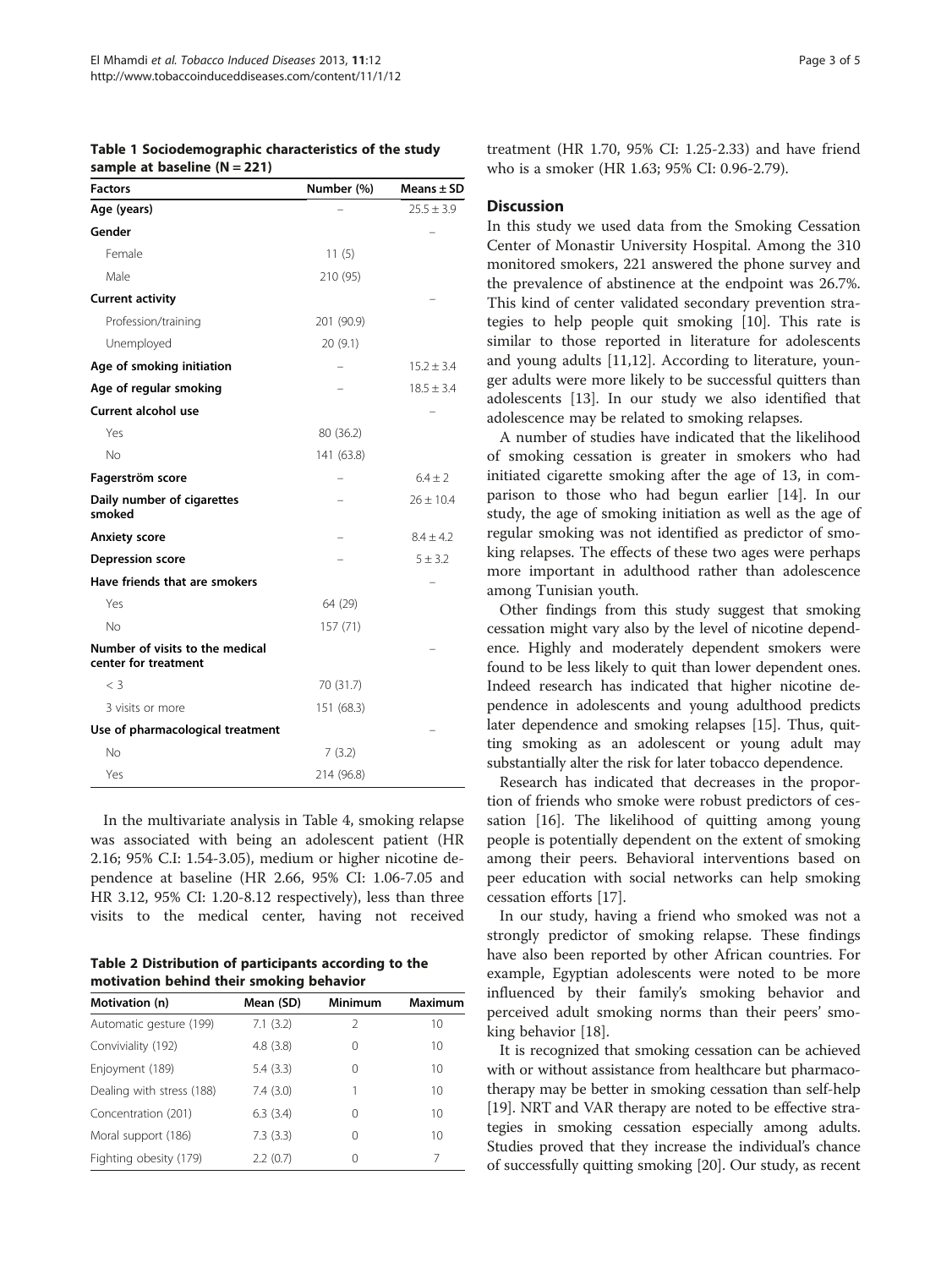| <b>Factors</b>                         | <br>Median delay<br>(months) | 95% CI            | p-value |
|----------------------------------------|------------------------------|-------------------|---------|
| Age                                    |                              |                   |         |
| Adolescent                             | 0.75                         | $0.42 - 1.07$     | < 0.01  |
| Young adult                            | 2.5                          | $2.14 - 2.86$     |         |
| Gender                                 |                              |                   |         |
| Female                                 | 2.0                          | $1.60 - 2.40$     | 0.52    |
| Male                                   | 1.8                          | $0.70 - 3.30$     |         |
| <b>Current activity</b>                |                              |                   |         |
| Permanent profession/<br>training      | 2.0                          | $1.60 - 2.39$     | 0.70    |
| Unemployed                             | 1.9                          | $0.70 - 3.29$     |         |
| Age at smoking initiation              |                              |                   |         |
| < 13 years of age                      | 1.2                          | $0.87 - 1.84$     | 0.21    |
| $\geq$ 13 years of age                 | 2.0                          | $1.61 - 2.38$     |         |
| Age at regular smoking                 |                              |                   |         |
| < 18 years of age                      | 1.5                          | $0.88 - 2.11$     | 0.31    |
| $\geq$ 18 years of age                 | 2.5                          | $2.10 - 2.89$     |         |
| <b>Current alcohol use</b>             |                              |                   |         |
| Yes                                    | 2.0                          | $1.07 - 2.92$     | 0.22    |
| No                                     | 3.0                          | $1.80 - 4.19$     |         |
| <b>FTND</b>                            |                              |                   |         |
| Very low dependence                    | 18.5                         | $9.30 -$<br>25.20 | 0.015   |
| Low / Medium dependence                | 3.0                          | $0.85 - 5.14$     |         |
| High dependence                        | 2.0                          | $1.40 - 2.60$     |         |
| Daily cigarette use                    |                              |                   |         |
| < 20                                   | 2.0                          | $1.71 - 3.82$     | 0.081   |
| $\geq 20$                              | 3.0                          | $1.58 - 2.41$     |         |
| Anxiety                                |                              |                   |         |
| Yes                                    | 2.0                          | $1.01 - 2.98$     | 0.26    |
| No                                     | 2.5                          | $2.01 - 2.98$     |         |
| Depression                             |                              |                   |         |
| Yes                                    | 1.3                          | $0.54 - 2.06$     | 0.22    |
| Νo                                     | 2.0                          | $1.61 - 2.38$     |         |
| <b>Smoking friends</b>                 |                              |                   |         |
| Yes                                    | 1.5                          | 0.80-2.19         | 0.011   |
| No                                     | 3.0                          | 2.60-3.40         |         |
| Number of visits to the medical center |                              |                   |         |
| $<$ 3                                  | 1.0                          | $0.63 - 1.36$     | < 0.001 |
| 3 or more                              | 3.0                          | 1.25-5.66         |         |
| Use of pharmacological treatment       |                              |                   |         |
| Νo                                     | 4.0                          | 2.62-9.13         | < 0.01  |
| Yes                                    | 2.0                          | 1.63-2.37         |         |

<span id="page-3-0"></span>Table 3 Unadjusted delay in smoking relapse among respondents at follow up  $(N = 221)$ 

#### Table 4 Factors associated with relapses delay in smoking cessation

| <b>Factors</b>                         | ΗR   | 95% CI        | p       |
|----------------------------------------|------|---------------|---------|
| Fagerström nicotine dependence         |      |               | 0.040   |
| Very low dependence                    | 1    |               |         |
| Low / Medium dependence                | 2.66 | $1.06 - 7.05$ |         |
| High dependence                        | 3.12 | $1.20 - 8.12$ |         |
| Patient's age                          |      |               | 0.038   |
| Young adult                            | 1    |               |         |
| Adolescent                             | 2.16 | $1.54 - 3.05$ |         |
| Number of visits to the medical center |      |               |         |
| $\langle$ 3                            | 1    |               |         |
| 3 visits or more                       | 0.46 | $0.33 - 0.64$ |         |
| <b>Smoking friends</b>                 |      |               | 0.060   |
| No                                     | 1    |               |         |
| Yes                                    | 1.63 | $0.96 - 2.79$ |         |
| <b>Using treatment</b>                 |      |               | < 0.001 |
| Yes                                    | 1    |               |         |
| <b>No</b>                              | 1.70 | $1.25 - 2.33$ |         |

Results of a multivariate Cox regression controlling for gender.

studies [\[21\]](#page-4-0), proved the effectiveness of smoking cessation therapies in younger smokers. Other studies in developed countries showed that the mean number of cigarettes smoked daily among adolescents and young adults may not exceed 8 or 9 cigarettes per day [\[22\]](#page-4-0). Our data showed a higher dependent adolescent population with a mean number of 26 cigarettes smoked daily. With regard to this result a better availability of professional cessation services directed to younger smokers and availability of pharmacological treatment potentially is needed in Tunisia as both treatment and regular follow-up increase long term smoking quitting [[23](#page-4-0)]. A successful treatment may require close follow up, behavioral support and pharmacological therapy [\[24](#page-4-0)]. Compared to other developing countries (especially North African countries) current smoking prevalence of Tunisian adolescents is higher (15.3%) and initiation susceptibility reaches 25% among boys thus understanding contributors to smoking initiation and cessation is important for public health interventions [\[25\]](#page-4-0).

#### Limitations and strengths

The important strength of this study is its prospective character. We performed a prospective cohort study over a period of two years to identify predictors of smoking relapse among adolescents and young adults. The advantage of the prospective design is the relative insensitivity for selection and information bias compared with a case– control design. Second, the survival "Cox Regression" allows us to take full account of the censored data. There are also some limitations to our study. The first is the